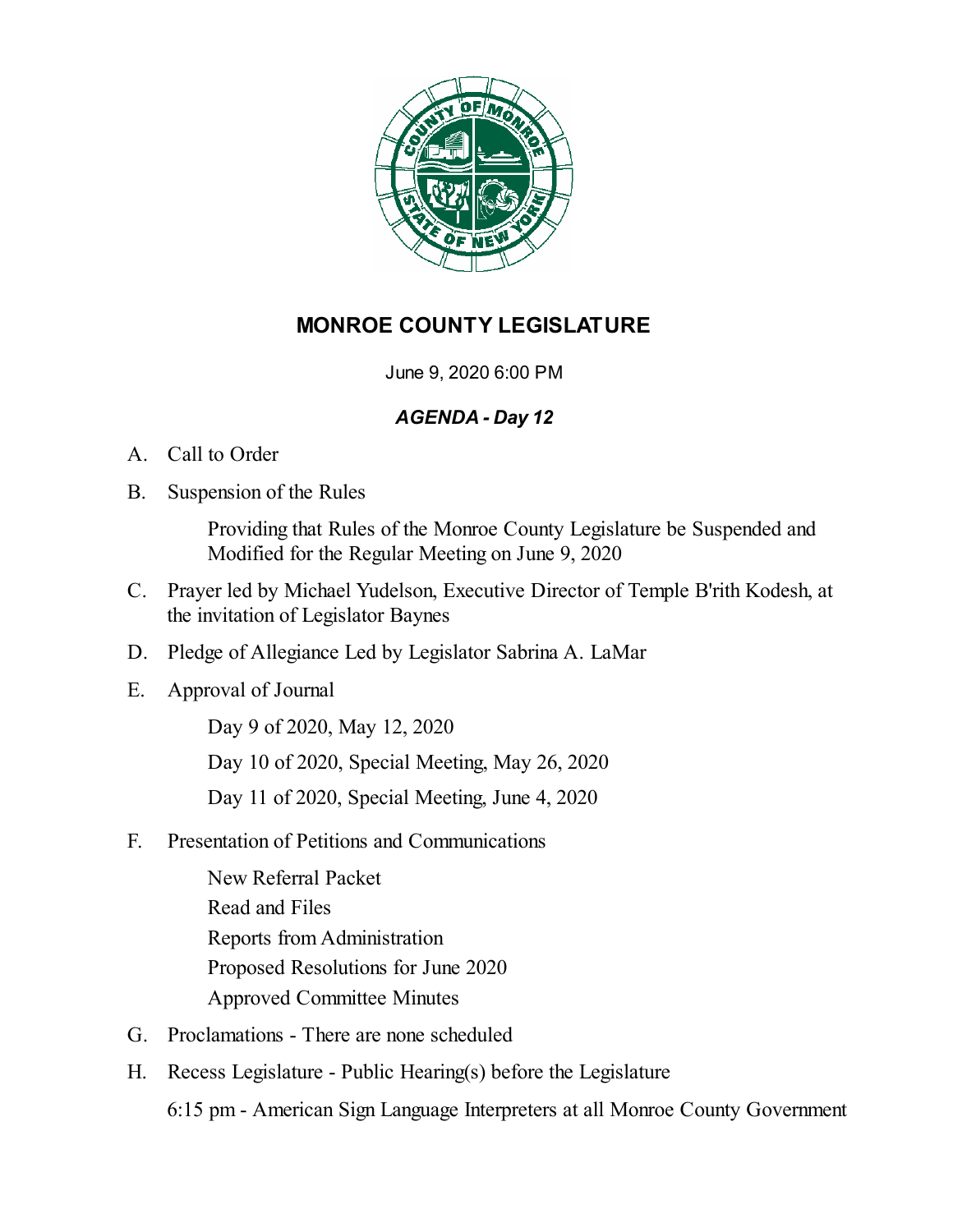Press Conferences Held During Emergency Situations

6:16 pm - Enacting A Local Law Amending The Monroe County Charter to Change the Date for Filling Vacancies in the Monroe County Legislature

- I. Reconvening Legislature
- J. Presentation of Formal Committee Reports None
- K. Public Forum None
- L. Local Laws
	- 1. [20-0126.LL](file:///C:/Windows/TEMP/CoverSheet.aspx?ItemID=5547&MeetingID=525)

Taylor, Boyce & Delehanty

Providing that Local Law (Intro. No. 189 of 2020), entitled "Enacting a Local Law Entitled "American Sign Language Interpreters at all Monroe County Government Press [Conferences](https://www.monroecounty.gov/etc/pdfjs/web/viewer.html?file=%2Fetc%2Flegftp%2Findex.php%3Fpdf%3D2020%2FDay 12%2FR20-0126.LL Lift from Table) Held During Emergency Situations," be Lifted from the Table

2. [20-0126.LL](file:///C:/Windows/TEMP/CoverSheet.aspx?ItemID=5549&MeetingID=525)

Taylor, Boyce & Delehanty

Providing that Local Law (Intro. No. 189 of 2020), entitled "Enacting a Local Law Entitled "American Sign Language Interpreters at all Monroe County Government Press [Conferences](https://www.monroecounty.gov/etc/pdfjs/web/viewer.html?file=%2Fetc%2Flegftp%2Findex.php%3Fpdf%3D2020%2FDay 12%2FR20-0126.LL Adopt) Held During Emergency Situations," be Adopted

3. [20-0142.LL](file:///C:/Windows/TEMP/CoverSheet.aspx?ItemID=5548&MeetingID=525)

Taylor & Delehanty

Providing that Local Law (Intro. No. 192 of 2020), entitled "Enacting Local Law Amending the Monroe County Charter to Change the Date for Filling Vacancies in the Monroe County [Legislature,"](https://www.monroecounty.gov/etc/pdfjs/web/viewer.html?file=%2Fetc%2Flegftp%2Findex.php%3Fpdf%3D2020%2FDay 12%2FR20-0142.LL Lift from Table) be Lifted from the Table

4. [20-0142.LL](file:///C:/Windows/TEMP/CoverSheet.aspx?ItemID=5550&MeetingID=525)

Taylor & Delehanty

Providing that Local Law (Intro. No. 192 of 2020), entitled "Enacting Local Law Amending the Monroe County Charter to Change the Date for Filling Vacancies in the Monroe County [Legislature,"](https://www.monroecounty.gov/etc/pdfjs/web/viewer.html?file=%2Fetc%2Flegftp%2Findex.php%3Fpdf%3D2020%2FDay 12%2FR20-0142.LL Adopt) be Adopted

- M. Consideration of Motions, Resolutions and Notices
	- 5. [20-0176](file:///C:/Windows/TEMP/CoverSheet.aspx?ItemID=5546&MeetingID=525)

Taylor, Terp & Allkofer

Confirming [Reappointment](https://www.monroecounty.gov/etc/pdfjs/web/viewer.html?file=%2Fetc%2Flegftp%2Findex.php%3Fpdf%3D2020%2FDay 12%2FR20-0176) to Monroe Community College Board of Trustees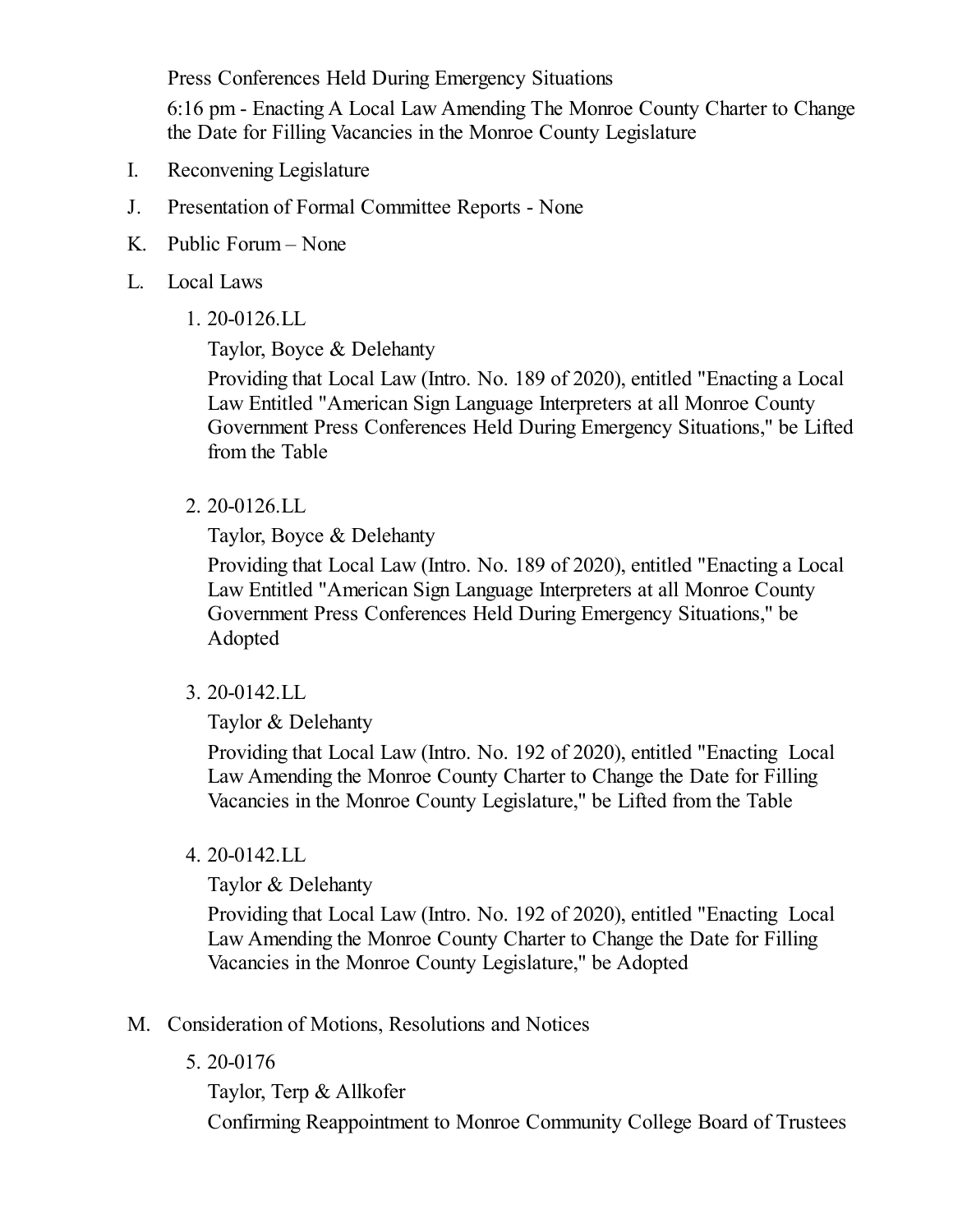### 6. [20-0177](file:///C:/Windows/TEMP/CoverSheet.aspx?ItemID=5526&MeetingID=525)

Allkofer, Hebert & Wilt

Accepting Grant from Dormitory Authority of the State of New York State Municipal Facilities Program; Accepting Gift from Vietnam Veterans of the American Chapter #20, Rochester, New York, Inc.; and Accepting Gift from Warriors of Freedom Memorial Committee, for Design, [Construction](https://www.monroecounty.gov/etc/pdfjs/web/viewer.html?file=%2Fetc%2Flegftp%2Findex.php%3Fpdf%3D2020%2FDay 10%2FR20-0177) and Maintenance of War on Terror Memorial in Highland Park South Committee of the Whole; May 26, 2020 - CV: 28-0

# 7. [20-0178](file:///C:/Windows/TEMP/CoverSheet.aspx?ItemID=5527&MeetingID=525)

# Wilt & Smith

Amending Resolution 69 of 2020 Entitled "Accept Maintenance Jurisdiction of [Approximately](https://www.monroecounty.gov/etc/pdfjs/web/viewer.html?file=%2Fetc%2Flegftp%2Findex.php%3Fpdf%3D2020%2FDay 10%2FR20-0178) .137 Acre of Right-of-Way for former New York State Highway (Route) No. 401 (Rapids Rochester), Town of Gates and Release Maintenance Jurisdiction of Approximately .321 Acre of Right-Of-Way of the former New York State Highway (Route) No. 401 (Rapids Rochester) in the Town of Gates to the State of New York " to Amend Acreage in Section 2 Committee of the Whole; May 26, 2020 - CV: 28-0

# 8. [20-0179](file:///C:/Windows/TEMP/CoverSheet.aspx?ItemID=5528&MeetingID=525)

Wilt & Delehanty

Authorizing Acquisition of Interests in Real Property for Middle Road Culverts [Replacement](https://www.monroecounty.gov/etc/pdfjs/web/viewer.html?file=%2Fetc%2Flegftp%2Findex.php%3Fpdf%3D2020%2FDay 10%2FR20-0179) Project between Erie Station Road and Rush Henrietta Town Line Road in Town of Henrietta

Committee of the Whole; May 26, 2020 - CV: 28-0

# 9. [20-0180](file:///C:/Windows/TEMP/CoverSheet.aspx?ItemID=5529&MeetingID=525)

# Wilt & Delehanty

Authorizing Acquisition of Interests in Real Property for Whitney Road Culvert [Rehabilitation](https://www.monroecounty.gov/etc/pdfjs/web/viewer.html?file=%2Fetc%2Flegftp%2Findex.php%3Fpdf%3D2020%2FDay 10%2FR20-0180) Project between East Linden Avenue and Oak Hill Terrace in Town of Perinton Committee of the Whole; May 26, 2020 - CV: 28-0

## 10. [20-0181](file:///C:/Windows/TEMP/CoverSheet.aspx?ItemID=5530&MeetingID=525)

## Wilt & Delehanty

Authorizing Acquisition of Interests in Real Property for North Road Highway [Improvement](https://www.monroecounty.gov/etc/pdfjs/web/viewer.html?file=%2Fetc%2Flegftp%2Findex.php%3Fpdf%3D2020%2FDay 10%2FR20-0181) between Scottsville Chili Road and Scottsville Road in Village of **Scottsville** 

Committee of the Whole; May 26, 2020 - CV: 28-0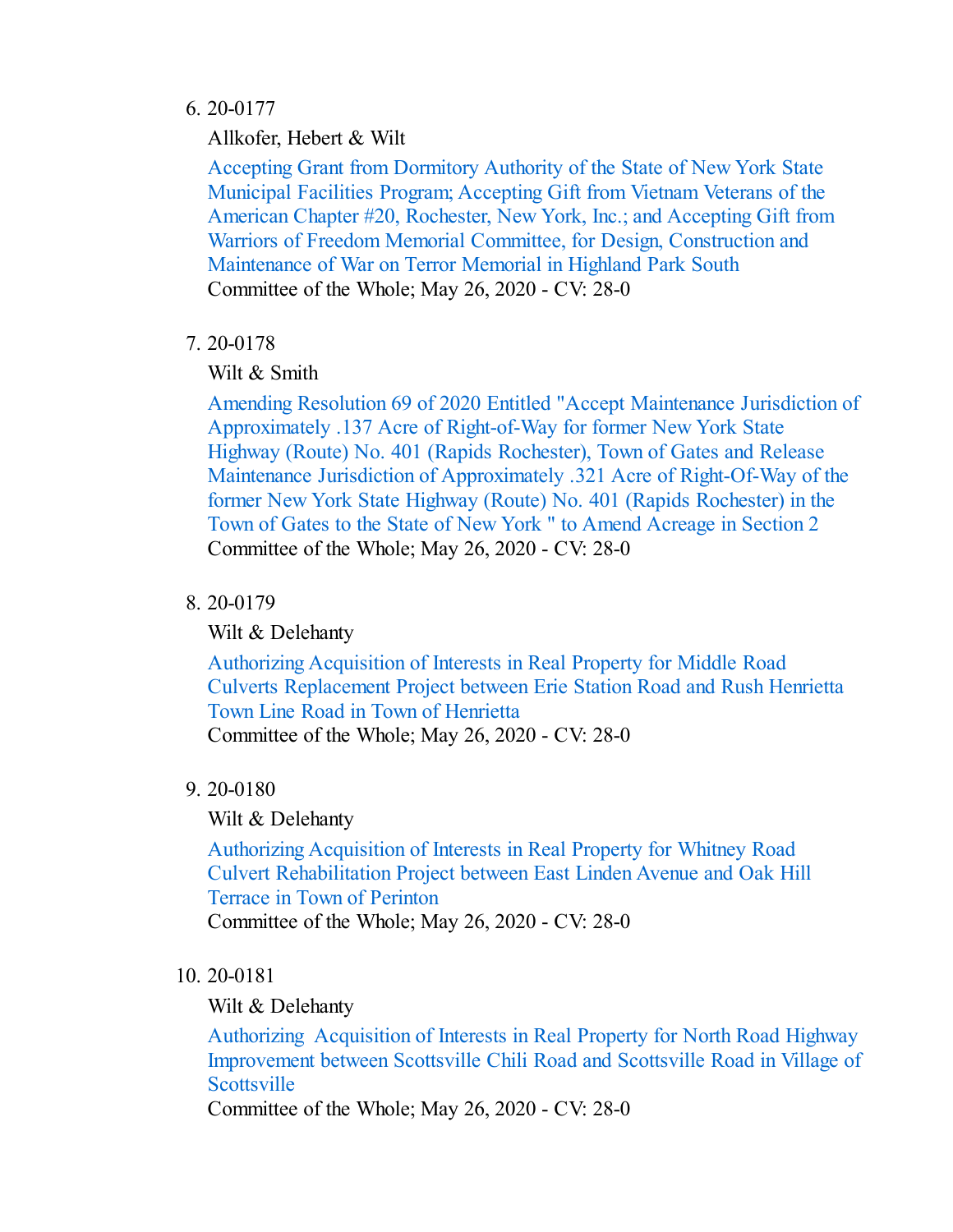### 11. [20-0182](file:///C:/Windows/TEMP/CoverSheet.aspx?ItemID=5531&MeetingID=525)

Wilt & Delehanty

Authorizing Acquisition of Interests in Real Property for Willard Road Culvert [Rehabilitation](https://www.monroecounty.gov/etc/pdfjs/web/viewer.html?file=%2Fetc%2Flegftp%2Findex.php%3Fpdf%3D2020%2FDay 10%2FR20-0182) Project between Mendon Center Road and Clover Street in Town of Pittsford

Committee of the Whole; May 26, 2020 - CV: 28-0

#### 12. [20-0183](file:///C:/Windows/TEMP/CoverSheet.aspx?ItemID=5532&MeetingID=525)

Hebert, Allkofer & Delehanty

Amending Resolution 206 of 2016 to Accept Additional Funding from New York State Department of Health and Extending Time Period and Increasing [Intermunicipal](https://www.monroecounty.gov/etc/pdfjs/web/viewer.html?file=%2Fetc%2Flegftp%2Findex.php%3Fpdf%3D2020%2FDay 10%2FR20-0183) Agreement with City of Rochester and Contract with Cornell University for Childhood Lead Poisoning Primary Prevention Program Committee of the Whole; May 26, 2020 - CV: 28-0

#### 13. [20-0184](file:///C:/Windows/TEMP/CoverSheet.aspx?ItemID=5533&MeetingID=525)

Hebert & Delehanty

Amending Resolution 212 of 2019 to Accept Additional Funding from New York State Department of Health and Extending Time Period for Healthy [Neighborhoods](https://www.monroecounty.gov/etc/pdfjs/web/viewer.html?file=%2Fetc%2Flegftp%2Findex.php%3Fpdf%3D2020%2FDay 10%2FR20-0184) Program Committee of the Whole; May 26, 2020 - CV: 28-0

### 14. [20-0185](file:///C:/Windows/TEMP/CoverSheet.aspx?ItemID=5534&MeetingID=525)

Hebert & Delehanty

[Authorizing](https://www.monroecounty.gov/etc/pdfjs/web/viewer.html?file=%2Fetc%2Flegftp%2Findex.php%3Fpdf%3D2020%2FDay 10%2FR20-0185) Contract with Monroe Community College to Provide Certified Nursing Assistant Training Program for New Employees at Monroe Community Hospital Committee of the Whole; May 26, 2020 - CV: 28-0

#### 15. [20-0186](file:///C:/Windows/TEMP/CoverSheet.aspx?ItemID=5535&MeetingID=525)

Hebert & Delehanty

Accepting Grant from New York State Office for the Aging for [Age-Friendly](https://www.monroecounty.gov/etc/pdfjs/web/viewer.html?file=%2Fetc%2Flegftp%2Findex.php%3Fpdf%3D2020%2FDay 10%2FR20-0186) Planning Grant Program Committee of the Whole; May 26, 2020 - CV: 28-0

#### 16. [20-0187](file:///C:/Windows/TEMP/CoverSheet.aspx?ItemID=5536&MeetingID=525)

Dondorfer & Delehanty

Authorizing Contract with CHA Consulting, Inc. for Design Services for [Rehabilitate](https://www.monroecounty.gov/etc/pdfjs/web/viewer.html?file=%2Fetc%2Flegftp%2Findex.php%3Fpdf%3D2020%2FDay 10%2FR20-0187) Taxiway F and Connecting Taxiways Project at Greater Rochester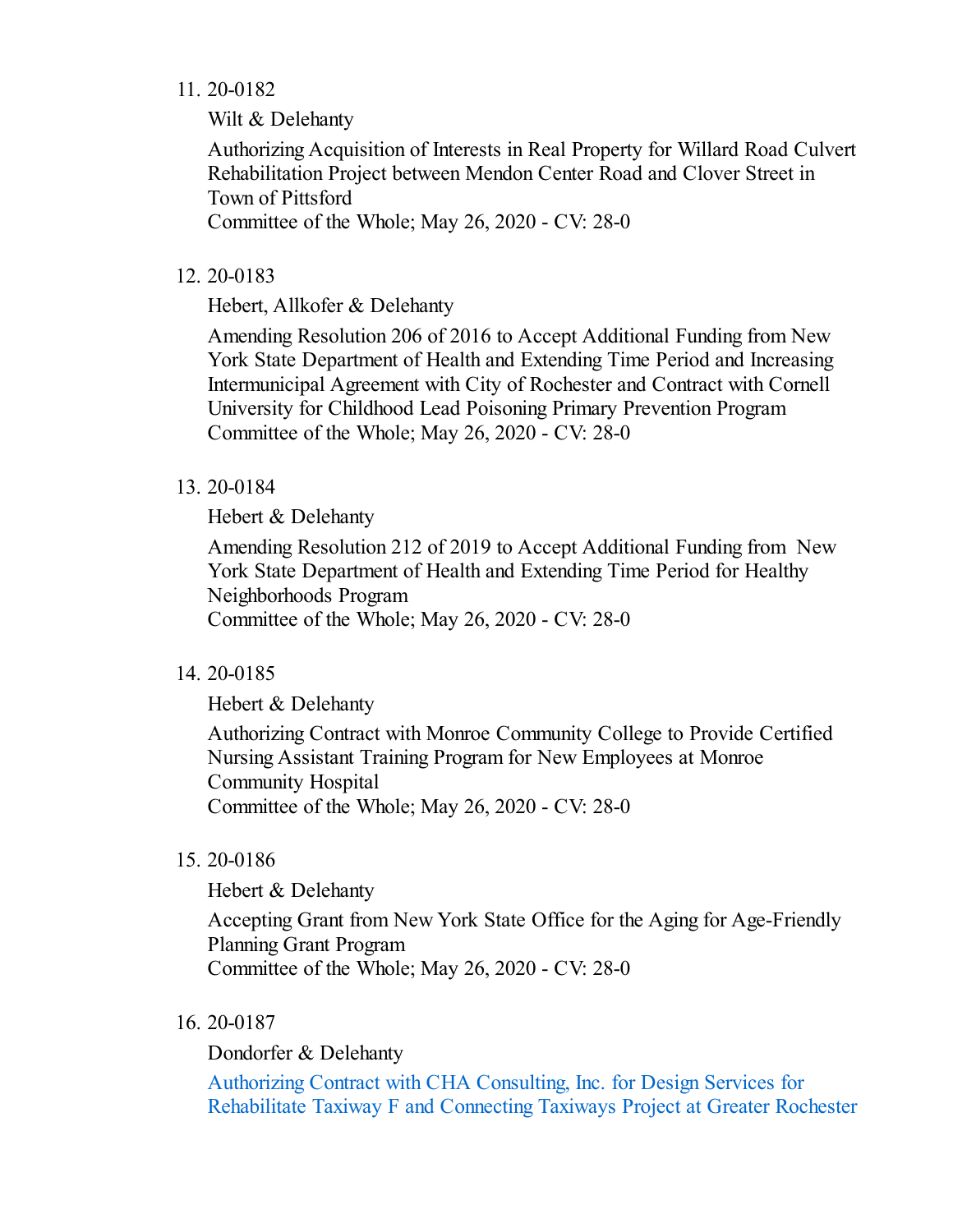International Airport Committee of the Whole; May 26, 2020 - CV: 28-0

#### 17. [20-0188](file:///C:/Windows/TEMP/CoverSheet.aspx?ItemID=5537&MeetingID=525)

Dondorfer & Delehanty

Accepting [Reimbursement](https://www.monroecounty.gov/etc/pdfjs/web/viewer.html?file=%2Fetc%2Flegftp%2Findex.php%3Fpdf%3D2020%2FDay 10%2FR20-0188) from New York State Unified Court System for Improvements at Hall of Justice as Requested by New York State Unified Court System

Committee of the Whole; May 26, 2020 - CV: 28-0

### 18. [20-0189](file:///C:/Windows/TEMP/CoverSheet.aspx?ItemID=5538&MeetingID=525)

Delehanty & Hebert

Authorizing Sale of County Owned Tax [Foreclosure](https://www.monroecounty.gov/etc/pdfjs/web/viewer.html?file=%2Fetc%2Flegftp%2Findex.php%3Fpdf%3D2020%2FDay 10%2FR20-0189) Property Located at Shangri La Lane in Town of Webster Committee of the Whole; May 26, 2020 - CV: 28-0

#### 19. [20-0190](file:///C:/Windows/TEMP/CoverSheet.aspx?ItemID=5539&MeetingID=525)

Smith & Delehanty

Approving 2020-2024 Strategic Plan and 2020 Annual Action Plan for Housing and Community [Development](https://www.monroecounty.gov/etc/pdfjs/web/viewer.html?file=%2Fetc%2Flegftp%2Findex.php%3Fpdf%3D2020%2FDay 10%2FR20-0190) in Suburban Monroe County and Grant Submission to U.S. Department of Housing and Urban Development Committee of the Whole; May 26, 2020 - CV: 28-0

### 20. [20-0191](file:///C:/Windows/TEMP/CoverSheet.aspx?ItemID=5540&MeetingID=525)

Hebert & Delehanty

Accepting Two Grants from U.S. Department of Health and Human Services, [Coronavirus](https://www.monroecounty.gov/etc/pdfjs/web/viewer.html?file=%2Fetc%2Flegftp%2Findex.php%3Fpdf%3D2020%2FDay 10%2FR20-0191) Aid, Relief, and Economic Security Act Provider Relief Fund - Health and Human Services Stimulus, Phase I & II at Monroe Community **Hospital** 

Committee of the Whole; May 26, 2020 - CV: 28-0

### 21. [20-0192](file:///C:/Windows/TEMP/CoverSheet.aspx?ItemID=5541&MeetingID=525)

Hebert & Delehanty

Accepting Five Grants from New York State Office for the Aging for Coronavirus Aid, Relief, and Economic Security Act and the Families First Coronavirus Response Act and Amending Resolution 401 of 2019 for [Authorization](https://www.monroecounty.gov/etc/pdfjs/web/viewer.html?file=%2Fetc%2Flegftp%2Findex.php%3Fpdf%3D2020%2FDay 10%2FR20-0192) to Contract for Monroe County Office for the Aging Programs in 2020-2021

Committee of the Whole; May 26, 2020 - CV: 28-0

#### 22. [20-0193](file:///C:/Windows/TEMP/CoverSheet.aspx?ItemID=5542&MeetingID=525)